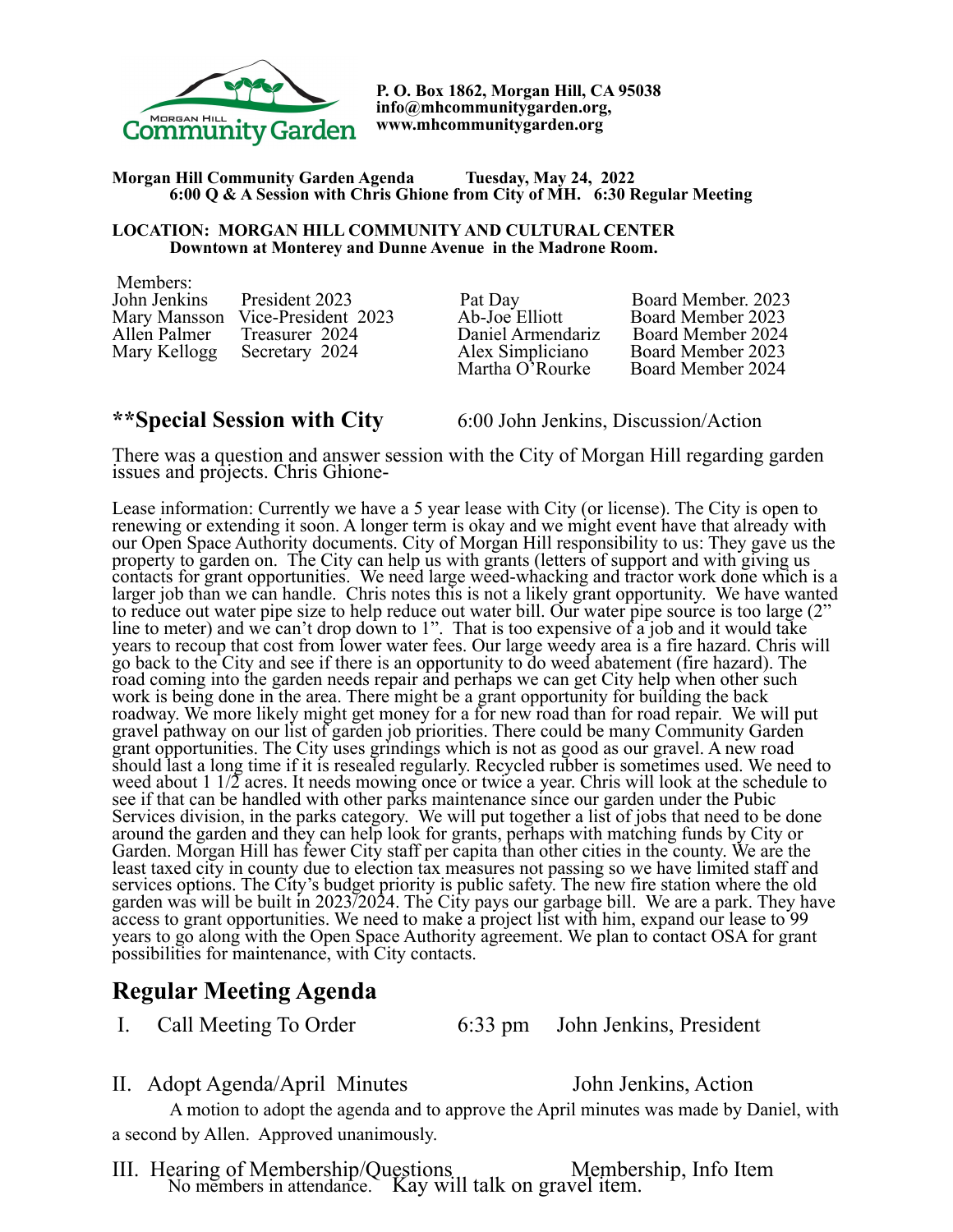# IV. Reports

### A. Financial Report Allen Palmer, Action

Income: \$500 a grant from CommonWealth, \$345 plot fees for 4 new gardeners @ \$86.25 (3/4) of the year price), \$806 T-shirt fundraiser. Thanks to Mary Mansson for her wonderful fundraising idea.

Outgoing: \$158 Plot refunds (1 gardener left us and one new gardener overpaid) \$46.55 for Building and gardening supplies-locks and stakes. Water bill- \$147.81 (60% less water usage than this month last year.

Current balance \$23,999.41

Mary M made a motion to accept the report, with a second by Pat . Approved unanimously.

## B. Oversight Committee Mary Kellogg, Action Item

Eight gardeners were talked to personally or received a reminder email regarding minor violations to fix up and most took care of the issue immediately. One gardener received an Oversight #1 email because the plot has not been tended for a while and has not been replanted for the new season. The gardener also received a phone call when there wasn't a reply, since sometimes our emails wind up in junk mail. Almost all gardeners have taken care of the issues promptly. The Oversight Committee has been trying to be consistent with asking all gardeners to follow the same guidelines so there isn't any confusion about how policies need to be followed and so it doesn't look like some gardeners are being allowed to get by without following the policies as intended in the Garden Policies. Most often the issues are with leaving personal items and work materials in the walkways and with not trimming plants enough, allowing the plants to grow over the plot edge boundaries. The garden looks good now.

John noted that there are still plots around the garden with mint (invasive plant) that has not been placed in pots. He suggests that maybe we can acquire some pots.

Allen made to approve the report by Allen, with a second by Daniel. Approved unanimously.

## C. Work Day Committee Kay Meyer, Action Item

13 people attended the last work day last workday. A lot of weeding was completed and the garden appearance improved a lot. The tables and benches were refinished by Luis Lopez. People can continue to remove weeds for summer work hours. Mary Kellogg noted that a thank you email went out for the above work and gave all gardeners the work day information for June, July, and September so gardeners can plan appropriately to get their four hours completed by September.

30 gardeners have completed all required work days, 18 have completed one work day, 20 gardeners have completed none of their work day requirements. Next jobs: wood chip pathways. Weeds in pollinator garden, plot numbers, sign for bee habitats.

Motion to approve report by Allen, second by Mary M. Approved unanimously.

- V. Unfinished Business- Joe not able to attend meeting (tabled) A. Native Bee Habitat Project Joe Elliott, Action Item
	-

B. Grants John Jenkins

# Santa Clara County grant- \$5,000. COVID money.

John identified that we could use \$2,000 towards website update, \$1000 for Pat's classes (maybe wood plot building class with materials, etc), perhaps \$2000 for the purchase of pathway gravel, as well as some other items. We will get it in June or July. John needs to find out what kind on reporting needs to be done and how they will monitor the spending. Allen will keep those receipts in a file. Perhaps some of the money can be put towards a shut off valve on our water meter.